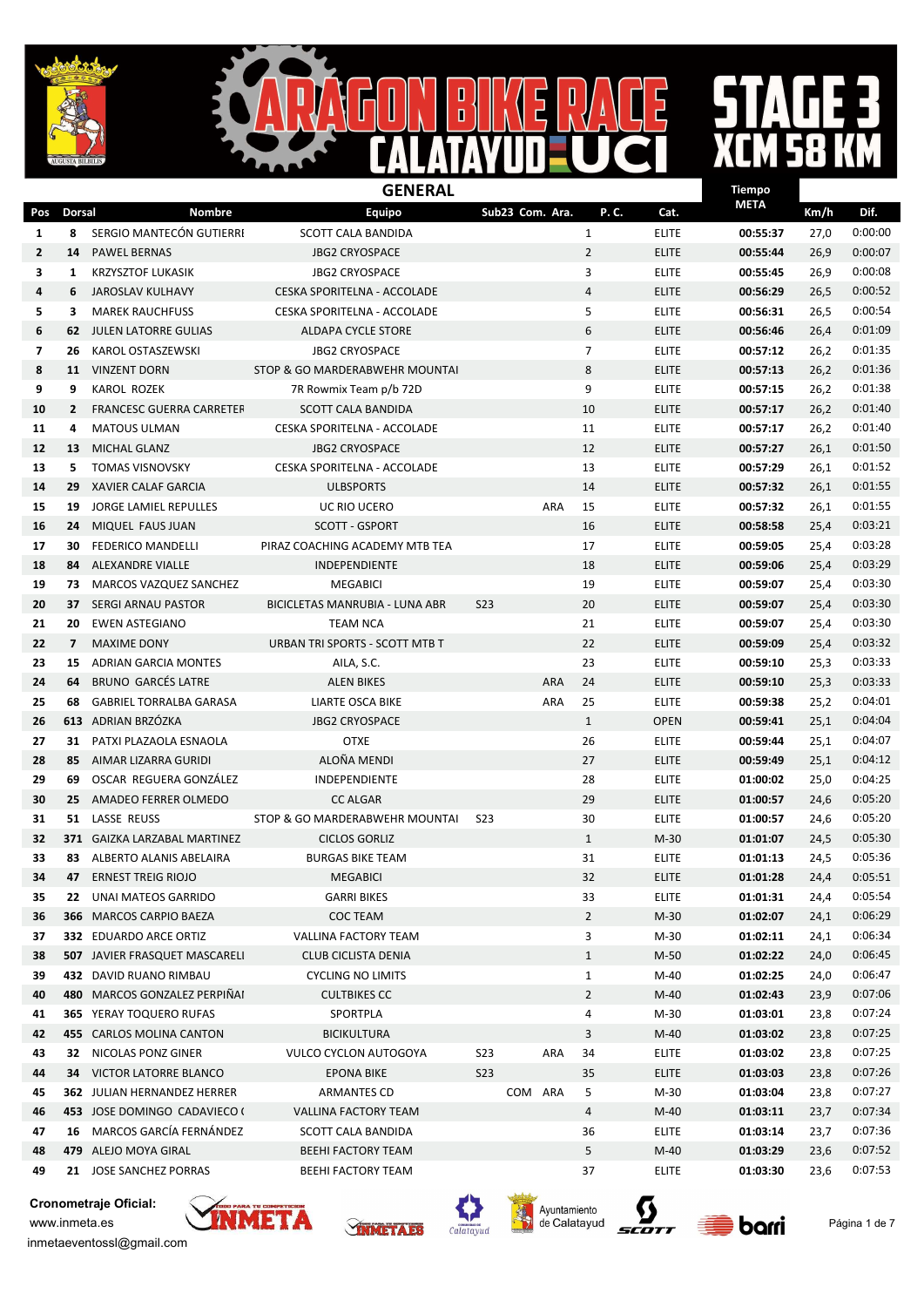

#### $\overline{\mathsf{B}}$  $\mathbf{I}$  $\mathbf{D}$  $\overline{\mathbf{D}}$

## 

|     |               |                                     | <b>GENERAL</b>                       |                 |            |                |                | <b>Tiempo</b> |      |         |
|-----|---------------|-------------------------------------|--------------------------------------|-----------------|------------|----------------|----------------|---------------|------|---------|
| Pos | <b>Dorsal</b> | <b>Nombre</b>                       | <b>Equipo</b>                        | Sub23 Com. Ara. |            |                | P.C.<br>Cat.   | <b>META</b>   | Km/h | Dif.    |
| 50  |               | 38 JOAN BENLLIURE COMAS             | SYNAPSE-FINISSEUR                    | <b>S23</b>      |            | 38             | <b>ELITE</b>   | 01:03:31      | 23,6 | 0:07:54 |
| 51  | 33            | ANDRES SISO CLEMENTE                | <b>VULCO CYCLON AUTOGOYA</b>         |                 | <b>ARA</b> | 39             | <b>ELITE</b>   | 01:03:31      | 23,6 | 0:07:54 |
| 52  | 44            | <b>JORGE LUQUE MORENO</b>           | <b>EQUIPO A RICLA</b>                |                 | ARA        | 40             | <b>ELITE</b>   | 01:03:41      | 23,6 | 0:08:04 |
| 53  | 436           | JOAQUIN GIL SEVILLA MONSA           | <b>GSPORT</b>                        |                 |            | 6              | $M-40$         | 01:03:48      | 23,5 | 0:08:11 |
| 54  |               | 355 RUBEN MARIN RUZAFA              | <b>CCBIKERACEREUS</b>                |                 |            | 6              | M-30           | 01:03:51      | 23,5 | 0:08:14 |
| 55  |               | <b>346 JOSE ANTONIO LAHOZ USON</b>  | <b>CLUB CICLISTA FUENTES DE EBRO</b> |                 | <b>ARA</b> | $\overline{7}$ | $M-30$         | 01:03:53      | 23,5 | 0:08:15 |
| 56  |               | 370 SANTIAGO OLIVAN GRACIA          | NOSOLORUEDAS BIKE TEAM, C.D.         |                 | ARA        | 8              | M-30           | 01:03:54      | 23,5 | 0:08:16 |
| 57  |               | 413 EMILIO JOSE SANTOS FERRER       | <b>ULBSPORTS TEAM</b>                |                 |            | $\overline{7}$ | $M-40$         | 01:03:56      | 23,5 | 0:08:18 |
| 58  |               | 325 SERGIO DIEZ RUIZ                | <b>TEAM SINLIMI-T</b>                |                 |            | 9              | $M-30$         | 01:03:59      | 23,4 | 0:08:22 |
| 59  |               | <b>367 ANTONIO CABALLERO ROGAL</b>  | <b>TEAM UVES BIKES</b>               |                 |            | 10             | $M-30$         | 01:03:59      | 23,4 | 0:08:22 |
| 60  |               | 505 JOSÉ SÁNCHEZ GORMAZ             | <b>ARMANTES CD</b>                   | COM             | ARA        | 2              | M-50           | 01:04:00      | 23,4 | 0:08:23 |
| 61  |               | 72 ADEI OZERINJAUREGI BIKANDI       | <b>KOBA CYCLING</b>                  |                 |            | 41             | <b>ELITE</b>   | 01:04:11      | 23,4 | 0:08:34 |
| 62  | 301           | DIEGO GUILLEN TOBAJAS               | <b>BTT CALATAYUD</b>                 | <b>COM</b>      | ARA        | 11             | $M-30$         | 01:04:53      | 23,1 | 0:09:16 |
| 63  | 363           | DIEGO HEREDERO RAMOS                | <b>ARMANTES CD</b>                   | <b>COM</b>      | <b>ARA</b> | 12             | $M-30$         | 01:04:55      | 23,1 | 0:09:18 |
| 64  | 35            | DANIEL MURILLO RUIZ                 | <b>EPONA BIKE</b>                    |                 |            | 42             | <b>ELITE</b>   | 01:04:57      | 23,1 | 0:09:20 |
| 65  | 421           | DOMINGO JOSÉ SÁNCHEZ ÁVI            | <b>ARMANTES CD</b>                   | <b>COM</b>      | <b>ARA</b> | 8              | $M-40$         | 01:04:57      | 23,1 | 0:09:20 |
| 66  |               | 481 IVAN COTELLA MARTIN             | <b>VULCO CYCLON AUTOGOYA</b>         |                 | ARA        | 9              | M-40           | 01:05:09      | 23,0 | 0:09:32 |
| 67  |               | 735 SANTIAGO COROMINAS MEJI.        | <b>HUMMI BIKES</b>                   |                 |            | $\mathbf{1}$   | PARAJEAS MASC. | 01:05:35      | 22,9 | 0:09:58 |
| 68  |               | 736 JAVIER IZQUIERDO PARDO          | <b>HUMMI BIKES</b>                   |                 |            | $\overline{2}$ | PARAJEAS MASC. | 01:05:35      | 22,9 | 0:09:58 |
| 69  |               | 475 CARLOS CASTRO DÍAZ              | INDEPENDIENTE                        |                 |            | 10             | $M-40$         | 01:05:55      | 22,8 | 0:10:18 |
| 70  | 768           | JAVIER PINA ELVIRA                  | UNION CICLISTA ZARAGOZA              |                 |            | 3              | PARAJEAS MASC. | 01:06:05      | 22,7 | 0:10:28 |
| 71  | 39            | <b>HECTOR CEREZUELA MONTE</b>       | CLUB CICLISTA SARIÑENA               |                 | <b>ARA</b> | 43             | <b>ELITE</b>   | 01:06:05      | 22,7 | 0:10:28 |
| 72  | 41            | HODEI ELIZALDE ASTIGARRAG.          | INDEPENDIENTE                        |                 |            | 44             | <b>ELITE</b>   | 01:06:07      | 22,7 | 0:10:30 |
| 73  |               | 767 ALVARO COBOS AGÜERA             | <b>INDEPENDIENTE</b>                 |                 |            | $\overline{4}$ | PARAJEAS MASC. | 01:06:08      | 22,7 | 0:10:31 |
| 74  | 61            | <b>PABLO PEREZ</b>                  | <b>BTT CALATAYUD</b>                 | <b>COM</b>      | ARA        | 45             | <b>ELITE</b>   | 01:06:09      | 22,7 | 0:10:31 |
| 75  |               | 617 JOSE ANTONIO VILLAR GÓRRIZ      | <b>CLUB CICLISTA CICLOS RICHI</b>    |                 |            | $\overline{2}$ | <b>OPEN</b>    | 01:06:09      | 22,7 | 0:10:32 |
| 76  |               | 339 EKAITZ ARRANZ CASADO            | <b>BASKONIA TREK</b>                 |                 |            | 13             | M-30           | 01:06:09      | 22,7 | 0:10:32 |
| 77  | 36            | HOVASSE NICOLAS                     | <b>MONTAUBAN CYCLISME 82</b>         | <b>S23</b>      |            | 46             | <b>ELITE</b>   | 01:06:10      | 22,7 | 0:10:33 |
| 78  | 60            | MIGUEL AMORÓS ORTOLA                | <b>CC EL FENOLL</b>                  |                 |            | 47             | <b>ELITE</b>   | 01:06:12      | 22,7 | 0:10:35 |
| 79  | 343           | GERMÁN GRACIA GIMÉNEZ               | <b>CLUB CICLISTA TAUSTE</b>          |                 | <b>ARA</b> | 14             | $M-30$         | 01:06:12      | 22,7 | 0:10:35 |
| 80  | 508           | FRANCISCO JAVIER SALAMERC           | <b>BIKING POINT</b>                  |                 |            | 3              | M-50           | 01:07:09      | 22,3 | 0:11:32 |
| 81  |               | <b>345 ROBERTO SANCHEZ GUTIERRE</b> | <b>DELTA SPORT</b>                   |                 |            | 15             | $M-30$         | 01:07:14      | 22,3 | 0:11:37 |
| 82  |               | 773 JORGE JURADO GASCON             | UNIÓN CICLISTA ZARAGOZA              |                 |            | 5              | PARAJEAS MASC. | 01:07:29      | 22,2 | 0:11:51 |
| 83  |               | 774 MARIO GRACIA AGUSTÍN            | UNIÓN CICLISTA ZARAGOZA              |                 |            | 6              | PARAJEAS MASC. | 01:07:29      | 22,2 | 0:11:52 |
| 84  | 40            | GAIZKA IRIZAR MENDIZABAL            | BAT                                  |                 |            | 48             | <b>ELITE</b>   | 01:07:32      | 22,2 | 0:11:55 |
| 85  | 18            | THIBAUT WANTELLET                   | MONTAUBAN CYCLISME 82                |                 |            | 49             | <b>ELITE</b>   | 01:07:36      | 22,2 | 0:11:59 |
| 86  |               | 349 ADRIÁN MARSAL BAYDAL            | <b>CC BENISSA</b>                    |                 |            | 16             | $M-30$         | 01:07:40      | 22,2 | 0:12:03 |
| 87  |               | <b>350 CORNEL HIRTOAGA</b>          | CLUB CICLISTA BILBILITANO            |                 | COM ARA    | 17             | M-30           | 01:07:41      | 22,2 | 0:12:04 |
| 88  |               | 368 JORGE ARANA DE LA TORRE         | SCBIKERS CLUB CICLISTA               |                 |            | 18             | M-30           | 01:07:42      | 22,2 | 0:12:05 |
| 89  |               | 717 ADRIAN ALQUEZAR TENA            | <b>EJAROM BIKES</b>                  |                 |            | 7              | PARAJEAS MASC. | 01:07:49      | 22,1 | 0:12:12 |
| 90  |               | 771 DANIEL VACAS DE LA PEÑA         | <b>FLYZ BIKES STORE</b>              |                 |            | 8              | PARAJEAS MASC. | 01:07:51      | 22,1 | 0:12:14 |
| 91  |               | 740 BORJA ECHEBARRIA VILLABEIT      | <b>CICLOS GORLIZ</b>                 |                 |            | 9              | PARAJEAS MASC. | 01:07:52      | 22,1 | 0:12:15 |
| 92  |               | 772 ALBERTO YUNTA AVILA             | <b>FLYZ BIKES STORE</b>              |                 |            | 10             | PARAJEAS MASC. | 01:07:53      | 22,1 | 0:12:16 |
| 93  |               | 770 GENTIL VARGAS RODRÍGUEZ         | INDEPENDIENTE                        |                 |            | 11             | PARAJEAS MASC. | 01:07:53      | 22,1 | 0:12:16 |
| 94  |               | 739 ALEXANDER GONZALEZ ROSA         | <b>GARRI BIKES</b>                   |                 |            | 12             | PARAJEAS MASC. | 01:07:53      | 22,1 | 0:12:16 |
| 95  |               | 313 EDUARDO ROY MARCO               | EQUIPO A RICLA                       |                 | <b>ARA</b> | 19             | $M-30$         | 01:07:59      | 22,1 | 0:12:21 |
| 96  | 484           | GORKA AGUIRREAZALDEGUI Z            | <b>CAMPING ITXASPE</b>               |                 |            | 11             | $M-40$         | 01:08:04      | 22,0 | 0:12:27 |
| 97  | 53            | LUIS EMBID                          | EQUIPO A RICLA                       |                 | ARA        | 50             | <b>ELITE</b>   | 01:08:05      | 22,0 | 0:12:28 |
| 98  |               | 438 PEDRO PARRA CAMÓN               | C.D.E. RMR                           |                 |            | 12             | M-40           | 01:08:11      | 22,0 | 0:12:33 |

Cronometraje Oficial:









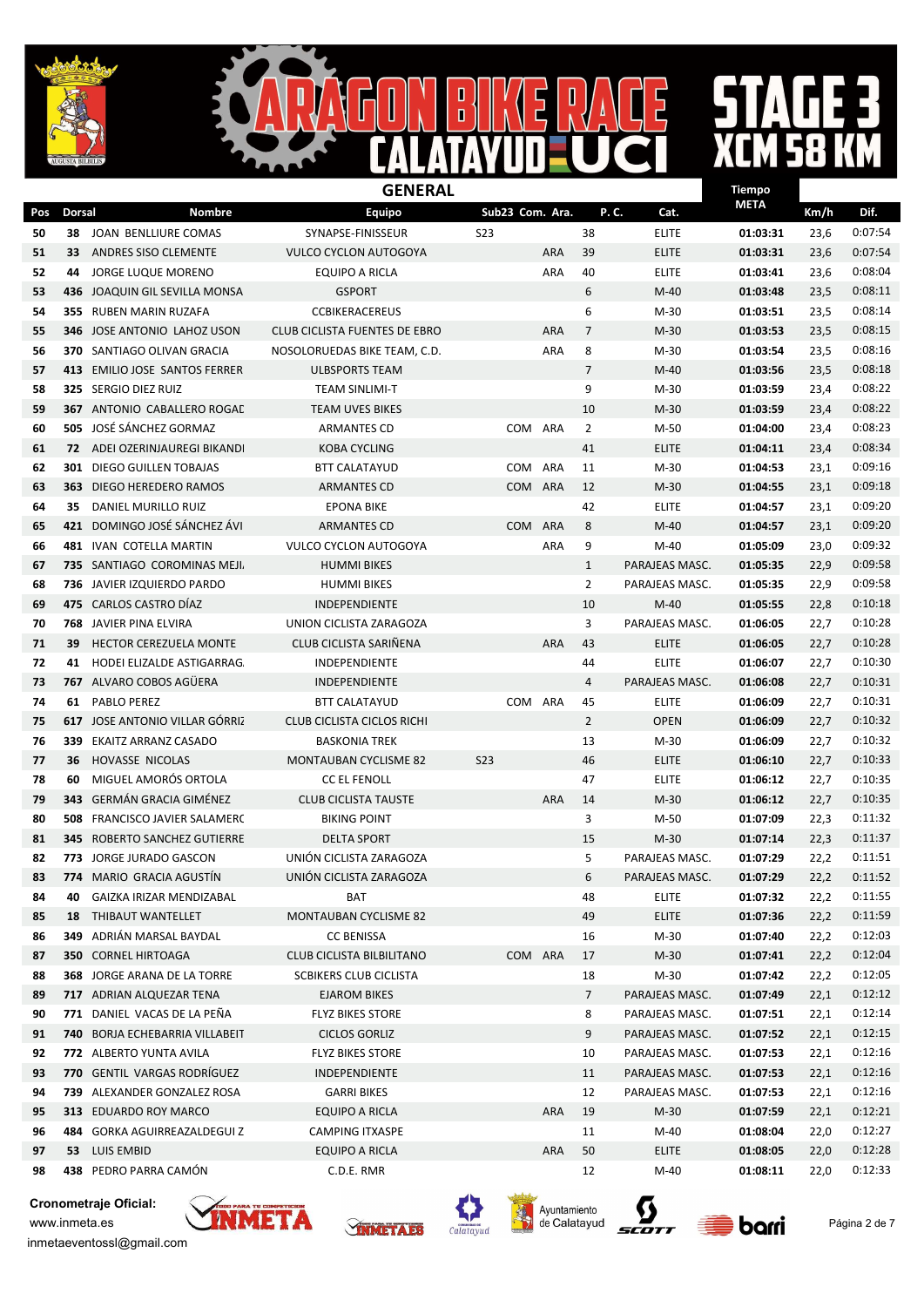



### $\bf M$  $\frac{1}{1}$

|     |               |                                       | <b>GENERAL</b>                        |                 |            |    |                | <b>Tiempo</b> |      |         |
|-----|---------------|---------------------------------------|---------------------------------------|-----------------|------------|----|----------------|---------------|------|---------|
| Pos | <b>Dorsal</b> | Nombre                                | <b>Equipo</b>                         | Sub23 Com. Ara. |            |    | P.C.<br>Cat.   | <b>META</b>   | Km/h | Dif.    |
| 99  |               | 323 DAVID INGUEZ ILLAN                | <b>CAFÉS CAMALI - TÉCNICA2</b>        |                 |            | 20 | $M-30$         | 01:08:11      | 22,0 | 0:12:34 |
| 100 | 75            | SERGIO SÁNCHEZ SALMERON               | <b>EPONA BIKE</b>                     |                 |            | 51 | <b>ELITE</b>   | 01:08:29      | 21,9 | 0:12:52 |
| 101 | 419           | EDUARDO VILLANUEVA AYLLC              | <b>NUBE TEAM</b>                      |                 |            | 13 | $M-40$         | 01:08:42      | 21,8 | 0:13:05 |
| 102 | 483           | MARIANO RODRIGO CASTAÑO               | GASOLS.CANTALEJO HPA BIKES CAB        |                 |            | 14 | $M-40$         | 01:08:57      | 21,8 | 0:13:20 |
| 103 | 304           | MARIO LÁZARO SANTA EULAL              | <b>ARMANTES CD</b>                    | COM             | ARA        | 21 | $M-30$         | 01:09:10      | 21,7 | 0:13:33 |
| 104 |               | 759 LUIS LÁZARO ALEGRE                | <b>C.C.GRISEN</b>                     |                 |            | 13 | PARAJEAS MASC. | 01:09:29      | 21,6 | 0:13:52 |
| 105 |               | 760 ANGEL LÁZARO PÉREZ                | C.C.GRISEN                            |                 |            | 14 | PARAJEAS MASC. | 01:09:30      | 21,6 | 0:13:53 |
| 106 |               | 335 MIKEL TENA DAVILA                 | <b>INDEPENDIENTE</b>                  |                 |            | 22 | $M-30$         | 01:09:30      | 21,6 | 0:13:53 |
| 107 |               | <b>521 TONY GALLARDO</b>              | PROBIKE / BIKETRAINING                |                 |            | 4  | $M-50$         | 01:09:32      | 21,6 | 0:13:55 |
| 108 | 77            | ROQUE GARCIA SARRATE                  | INDEPENDIENTE                         | <b>COM</b>      | ARA        | 52 | <b>ELITE</b>   | 01:09:33      | 21,6 | 0:13:56 |
| 109 | 63            | RAUL SAHUQUILLO VALLE                 | <b>CC UTIEL</b>                       |                 |            | 53 | <b>ELITE</b>   | 01:09:34      | 21,6 | 0:13:57 |
| 110 | 55            | DAVID OLIVAS GARCÍA                   | INDEPENDIENTE                         |                 | <b>ARA</b> | 54 | <b>ELITE</b>   | 01:09:36      | 21,5 | 0:13:59 |
| 111 |               | 452 RUBEN GARCÍA MATILLA              | <b>CLUB CICLISTA TORESANL</b>         |                 |            | 15 | $M-40$         | 01:09:41      | 21,5 | 0:14:03 |
| 112 |               | 511 EDUARD MORCILLO LOPEZ             | <b>CLUB CICLISTA SORT</b>             |                 |            | 5  | $M-50$         | 01:09:49      | 21,5 | 0:14:12 |
| 113 |               | <b>535 ANTHONY WHITE</b>              | MT ZOOM (MOUNT ZOOM)                  |                 |            | 6  | M-50           | 01:09:50      | 21,5 | 0:14:13 |
| 114 | 450           | EDUARDO MEDINA TORRECILI              | ROLLERBIKE TEAM MONDRAKER             |                 |            | 16 | $M-40$         | 01:10:06      | 21,4 | 0:14:29 |
| 115 |               | 327 CARLOS RUIZ GOMEZ                 | <b>BTT CALATAYUD</b>                  | COM ARA         |            | 23 | $M-30$         | 01:10:07      | 21,4 | 0:14:30 |
| 116 |               | <b>765 DANIEL LARRAMONA ARCAS</b>     | TRANSMONEGRINOS                       |                 |            | 15 | PARAJEAS MASC. | 01:10:08      | 21,4 | 0:14:31 |
| 117 | 766           | CARLOS SOLANAS IRANZO                 | <b>TRANSMONEGRINOS BIKE TEAM EL E</b> |                 |            | 16 | PARAJEAS MASC. | 01:10:09      | 21,4 | 0:14:32 |
| 118 | 409           | DAVID LAZARO BRAVO                    | <b>GOBIK FACTORY TEAM</b>             |                 | <b>ARA</b> | 17 | M-40           | 01:10:10      | 21,4 | 0:14:33 |
| 119 |               | 303 SERGIO FERNANDEZ LOPEZ            | <b>CLUB CICLISTA TORREJON</b>         |                 |            | 24 | $M-30$         | 01:10:11      | 21,4 | 0:14:33 |
| 120 |               | <b>628 RAMON GASULL</b>               | <b>CLUB CICLISTA SORT</b>             |                 |            | 3  | <b>OPEN</b>    | 01:10:11      | 21,4 | 0:14:34 |
| 121 |               | 315 JORGE PEREZ TIRADO                | CLUB CICLISTA ALHAMA                  | COM             | ARA        | 25 | $M-30$         | 01:10:15      | 21,3 | 0:14:38 |
| 122 | 308           | MARIO GONZÁLEZ CHUECA                 | C.C.TURIASO                           |                 | <b>ARA</b> | 26 | $M-30$         | 01:10:15      | 21,3 | 0:14:38 |
| 123 | 306           | ROBERTO CHICOTE ABAD                  | <b>EPONA BIKE</b>                     |                 |            | 27 | $M-30$         | 01:10:16      | 21,3 | 0:14:39 |
| 124 | 485           | TOMÁS GARCÍA MARTÍNEZ                 | LOS MATORRIZOS BUSTILLO               |                 |            | 18 | $M-40$         | 01:10:17      | 21,3 | 0:14:40 |
| 125 |               | 524 BERNARDO ZOZAYA LIZASOAII         | <b>TXIRRINTA BIKES</b>                |                 |            | 7  | $M-50$         | 01:10:18      | 21,3 | 0:14:41 |
| 126 |               | <b>330 JOSEP MORROS</b>               | <b>CC TARREGA</b>                     |                 |            | 28 | $M-30$         | 01:10:21      | 21,3 | 0:14:44 |
| 127 |               | 487 JULIEN GAULANDEAU                 | <b>XC63</b>                           |                 |            | 19 | M-40           | 01:10:28      | 21,3 | 0:14:51 |
| 128 |               | 426 DAVID GARCÍA GIL                  | <b>BTT CALATAYUD</b>                  | <b>COM</b>      | ARA        | 20 | M-40           | 01:10:38      | 21,2 | 0:15:01 |
| 129 |               | 417 JESÚS DIMAS CISNEROS PALOI        | <b>ARMANTES CD</b>                    | COM             | ARA        | 21 | M-40           | 01:10:52      | 21,2 | 0:15:15 |
| 130 |               | <b>369 BORJA GASCON LARRAZ</b>        | <b>INDEPENDIENTE</b>                  |                 | <b>ARA</b> | 29 | $M-30$         | 01:11:00      | 21,1 | 0:15:23 |
| 131 |               | 407 ARTURO GRACIA MUR                 | <b>MONEGROS CARRETERA</b>             |                 | <b>ARA</b> | 22 | $M-40$         | 01:11:02      | 21,1 | 0:15:25 |
| 132 |               | 466 RUBÉN PEÑARANDA ESTEBAN           | <b>INDEPENDIENTE</b>                  |                 |            | 23 | $M-40$         | 01:11:08      | 21,1 | 0:15:30 |
| 133 |               | 322 JAVIER BARTOLOMÉ FERNÁNE          | VALLINA FACTORY TEAM                  |                 |            | 30 | $M-30$         | 01:11:08      | 21,1 | 0:15:31 |
| 134 |               | 361 ADRIAN ÁLVAREZ ARDURA             | ATALAYA                               |                 |            | 31 | $M-30$         | 01:11:19      | 21,0 | 0:15:42 |
| 135 |               | 713 DANIEL BECERRIL GIMENO            | CLUB DEPORTIVO ARMANTES               |                 |            | 17 | PARAJEAS MASC. | 01:11:21      | 21,0 | 0:15:44 |
| 136 |               | 714 KIKO BURGOS PELEGRINA             | TRIATLÓN EUROPA                       |                 |            | 18 | PARAJEAS MASC. | 01:11:21      | 21,0 | 0:15:44 |
| 137 |               | 527 JAVIER PUENTE PÉREZ               | TUNING HOMOLOGACIONES                 |                 |            | 8  | M-50           | 01:11:28      | 21,0 | 0:15:51 |
| 138 |               | <b>723 AITOR AZPILICUETA DE MIGUE</b> | INDEPENDIENTE                         |                 |            | 19 | PARAJEAS MASC. | 01:11:37      | 20,9 | 0:16:00 |
| 139 |               | <b>724 AITOR LOYARTE BARREROS</b>     | INDEPENDIENTE                         |                 |            | 20 | PARAJEAS MASC. | 01:11:37      | 20,9 | 0:16:00 |
| 140 |               | 408 ANDRES FREGA MONTI                | ARMANTES CD                           |                 | ARA        | 24 | $M-40$         | 01:11:37      | 20,9 | 0:16:00 |
| 141 |               | 423 EDUARDO LAORDEN BAYONES           | EQUIPO A RICLA                        |                 | ARA        | 25 | M-40           | 01:11:37      | 20,9 | 0:16:00 |
| 142 |               | 317 ESTEFAN DOSAL GARCIA              | <b>VALLINA FACTORY TEAM</b>           |                 |            | 32 | $M-30$         | 01:11:39      | 20,9 | 0:16:02 |
| 143 |               | 425 MARÇAL TARRAGONA BORNA            | HINACO MONZON                         |                 |            | 26 | $M-40$         | 01:11:43      | 20,9 | 0:16:06 |
| 144 |               | 405 JORGE GARCÍA GALLEGO              | <b>BTT CALATAYUD</b>                  | COM ARA         |            | 27 | $M-40$         | 01:11:50      | 20,9 | 0:16:12 |
| 145 | 45            | RAUL ORTIZ GOYENECHEA                 | VALLINA FACTORY TEAM                  |                 |            | 55 | <b>ELITE</b>   | 01:11:53      | 20,9 | 0:16:16 |
| 146 |               | 52 JOSE EDUARDO SANTANDER Z           | VALLINA FACTORY TEAM                  |                 |            | 56 | ELITE          | 01:11:54      | 20,9 | 0:16:17 |
| 147 |               | 526 VENANCIO NAVARRO REMACI           | ARMANTES CD                           | COM ARA         |            | 9  | M-50           | 01:11:55      | 20,9 | 0:16:18 |









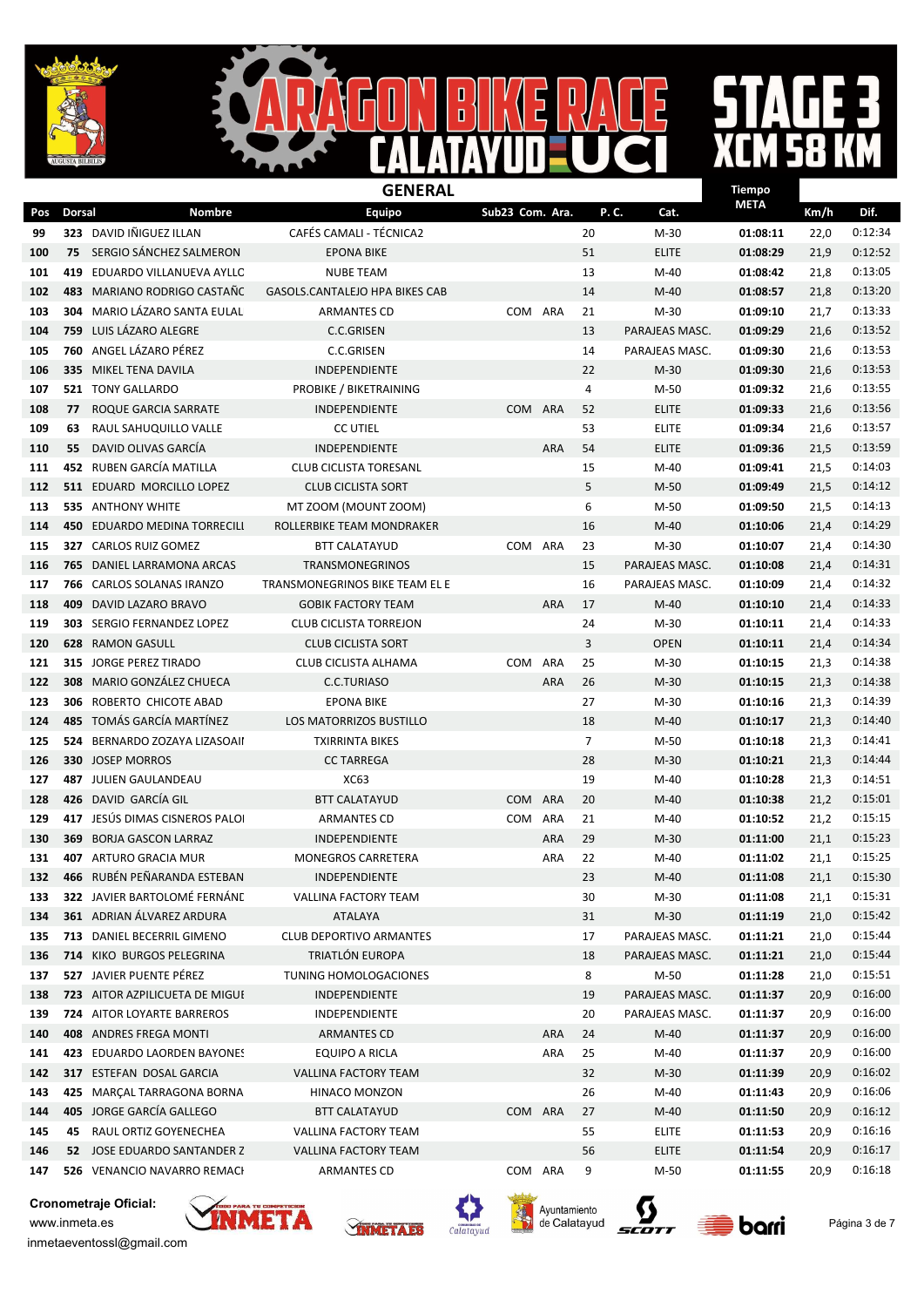

#### $\overrightarrow{5}$  $\mathbf{I}$  $\mathbf{D}$  $\overline{\mathbf{D}}$

### $\bf M$  $\frac{1}{1}$

|     |               |                                     | <b>GENERAL</b>                     |                   |              |                | <b>Tiempo</b> |      |         |
|-----|---------------|-------------------------------------|------------------------------------|-------------------|--------------|----------------|---------------|------|---------|
| Pos | <b>Dorsal</b> | Nombre                              | <b>Equipo</b>                      | Sub23 Com. Ara.   | P.C.         | Cat.           | <b>META</b>   | Km/h | Dif.    |
| 148 |               | 354 ALBERTO COMIN ESTEBAN           | <b>EJAROM BIKES</b>                | ARA               | 33           | $M-30$         | 01:11:55      | 20,9 | 0:16:18 |
| 149 | 430           | MIGUEL ANGEL SERRANO RUI.           | <b>TRIBIKES</b>                    |                   | 28           | $M-40$         | 01:11:55      | 20,9 | 0:16:18 |
| 150 | 745           | URKO GASTESI MONEO                  | INDEPENDIENTE                      |                   | 21           | PARAJEAS MASC. | 01:12:01      | 20,8 | 0:16:23 |
| 151 | 746           | <b>IBON RUIZ DE ALDA MARTINE.</b>   | <b>VIBIKE</b>                      |                   | 22           | PARAJEAS MASC. | 01:12:01      | 20,8 | 0:16:24 |
| 152 | 627           | NARCIS TORROELLA CAMÓS              | <b>CROMOLY</b>                     |                   | 4            | <b>OPEN</b>    | 01:12:03      | 20,8 | 0:16:25 |
| 153 | 320           | JORDI MIARNAU PINYOL                | <b>HINACO MONZON</b>               |                   | 34           | $M-30$         | 01:12:06      | 20,8 | 0:16:29 |
| 154 |               | 462 RICHARD DE JUAN NAVAZO          | CICLOS MARTÍN CLUB CICLISTA        |                   | 29           | $M-40$         | 01:12:09      | 20,8 | 0:16:32 |
| 155 |               | 533 JUAN MANUEL DIAZ BARRAGA        | <b>ATTITUDE BIKES</b>              |                   | 10           | M-50           | 01:12:28      | 20,7 | 0:16:51 |
| 156 |               | 514 LORENZO SOLER PIQUER            | <b>ULBSPORTS CD</b>                |                   | 11           | M-50           | 01:12:35      | 20,7 | 0:16:58 |
| 157 |               | 429 ABRAHAM TEJERO SAMPERIZ         | UNION CICLISTA ZARAGOZA            | <b>ARA</b>        | 30           | $M-40$         | 01:12:41      | 20,6 | 0:17:04 |
| 158 |               | 201 LEJLA TANOVIC                   | <b>KBB PULS</b>                    |                   | $\mathbf{1}$ | ELITE FEM      | 01:12:54      | 20,6 | 0:17:17 |
| 159 | 65            | <b>HECTOR GARZA GIL</b>             | <b>EQUIPO A RICLA</b>              | <b>ARA</b>        | 57           | <b>ELITE</b>   | 01:13:14      | 20,5 | 0:17:37 |
| 160 | 416           | MIKEL BIAIN VICUÑA                  | ALOÑA MENDI                        |                   | 31           | $M-40$         | 01:13:22      | 20,4 | 0:17:45 |
| 161 |               | <b>631 PABLO REDIN ARBE</b>         | <b>KEA KIROL TALDEA</b>            |                   | 5            | <b>OPEN</b>    | 01:14:04      | 20,3 | 0:18:26 |
| 162 | 316           | ALEJANDRO LORES LINARES             | <b>CC FUENTES DE EBRO</b>          | ARA               | 35           | $M-30$         | 01:14:26      | 20,2 | 0:18:49 |
| 163 |               | 731 ROBERTO CHAMIZO NARANJO         | TRI INFINITY MOSTOLES              |                   | 23           | PARAJEAS MASC. | 01:14:32      | 20,1 | 0:18:55 |
| 164 |               | <b>732 ALBERTO TUDERO GUTIERREZ</b> | TRI INFINITY MOSTOLES              |                   | 24           | PARAJEAS MASC. | 01:14:32      | 20,1 | 0:18:55 |
| 165 |               | 356 JAVIER SANCHEZ SERRANO          | <b>EJAROM BIKES</b>                | ARA               | 36           | $M-30$         | 01:14:46      | 20,1 | 0:19:09 |
| 166 |               | 755 JOSE ANTONIO ALONSO ABAI        | DESAFÍO URBIÓN                     |                   | 25           | PARAJEAS MASC. | 01:14:46      | 20,1 | 0:19:09 |
| 167 |               | <b>441 GORKA GAMITO AGUERRI</b>     | <b>INDEPENDIENTE</b>               |                   | 32           | $M-40$         | 01:14:47      | 20,1 | 0:19:10 |
| 168 |               | 756 SANTIAGO HERRERO RIOJA          | <b>EPONA BIKE</b>                  |                   | 26           | PARAJEAS MASC. | 01:14:47      | 20,1 | 0:19:10 |
| 169 |               | 422 JONAS GÓMEZ ROMERO              | <b>FABREGUES</b>                   |                   | 33           | $M-40$         | 01:14:50      | 20,0 | 0:19:13 |
| 170 |               | 404 FELIPE MACHO LLORENTE           | <b>GARRI BIKES</b>                 |                   | 34           | M-40           | 01:14:54      | 20,0 | 0:19:17 |
| 171 |               | <b>351 DAVID SAHUQUILLO VALLE</b>   | <b>CC UTIEL</b>                    |                   | 37           | $M-30$         | 01:14:56      | 20,0 | 0:19:19 |
| 172 | 42            | JAVIER FRANCIA MIÑANA               | <b>ARMANTES CD</b>                 | <b>COM</b><br>ARA | 58           | <b>ELITE</b>   | 01:15:01      | 20,0 | 0:19:24 |
| 173 | 340           | <b>CRISTIAN REY MARTÍNEZ</b>        | <b>CCANDORRA</b>                   | <b>ARA</b>        | 38           | $M-30$         | 01:15:01      | 20,0 | 0:19:24 |
| 174 | 333           | DAVID RUIZ MATA                     | <b>VALLINA FACTORY TEAM</b>        |                   | 39           | $M-30$         | 01:15:07      | 20,0 | 0:19:30 |
| 175 | 49            | DARIO MARTÍN SÁNCHEZ                | <b>CLUB CICLISTA MONREAL</b>       | ARA               | 59           | <b>ELITE</b>   | 01:15:09      | 20,0 | 0:19:31 |
| 176 | 777           | DIEGO PÉREZ GONZÁLEZ                | AGUZO MTB                          |                   | 27           | PARAJEAS MASC. | 01:15:10      | 20,0 | 0:19:33 |
| 177 | 778           | DANIEL FELIZ CORRALES               | <b>AGUZO MTB</b>                   |                   | 28           | PARAJEAS MASC. | 01:15:11      | 19,9 | 0:19:34 |
| 178 | 433           | RAUL ARRAIZA TENA                   | <b>CICLOS MARTIN CLUB CICLISTA</b> |                   | 35           | $M-40$         | 01:15:14      | 19,9 | 0:19:37 |
| 179 |               | 434 DAVID CARRILLO                  | <b>CLUB CICLISTA SORT</b>          |                   | 36           | $M-40$         | 01:15:15      | 19,9 | 0:19:38 |
| 180 |               | 512 JOSÉ ANTONIO HORCAJADA LI       | <b>OPEN NATURA</b>                 |                   | 12           | M-50           | 01:15:27      | 19,9 | 0:19:50 |
| 181 |               | 435 LUCAS DORES AGUILERA            | <b>FABREGUES</b>                   |                   | 37           | $M-40$         | 01:15:31      | 19,9 | 0:19:54 |
| 182 |               | 71 OIER LASAGABASTER PARRILL        | INDEPENDIENTE                      |                   | 60           | <b>ELITE</b>   | 01:15:33      | 19,9 | 0:19:56 |
| 183 |               | 701 MIGUEL CARABEL MARTIN           | INDEPENDIENTE                      |                   | 29           | PARAJEAS MASC. | 01:15:36      | 19,8 | 0:19:58 |
| 184 |               | 474 JUAN FCO. MARTINEZ MARTIN       | UNIÓN CICLISTA ZARAGOZA            | ARA               | 38           | M-40           | 01:15:38      | 19,8 | 0:20:00 |
| 185 |               | 352 JAVIER GASCON FRAGA             | C.C.CALANDA                        | ARA               | 40           | $M-30$         | 01:15:38      | 19,8 | 0:20:01 |
| 186 |               | 729 MIKEL CARRETERO BELDARRA        | C.C. MTB LOBOS ZARAGOZA            |                   | 30           | PARAJEAS MASC. | 01:15:38      | 19,8 | 0:20:01 |
| 187 |               | 730 FERNANDO MURILLO VALERO         | CLUB CICLISTA MTB LOBOS ZARAGO     |                   | 31           | PARAJEAS MASC. | 01:15:39      | 19,8 | 0:20:02 |
| 188 |               | 702 ALFONSO CARABEL VÁZQUEZ         | INDEPENDIENTE                      |                   | 32           | PARAJEAS MASC. | 01:15:41      | 19,8 | 0:20:04 |
| 189 |               | 726 SERGIO SANCHEZ MENCIA           | FEDERACION VIZCAINA                |                   | 33           | PARAJEAS MASC. | 01:15:44      | 19,8 | 0:20:06 |
| 190 |               | 324 KEVIN FICHEUX LÓPEZ DE ALD      | TRANSMONEGRINOS BIKE TEAM EL E     | ARA               | 41           | M-30           | 01:15:45      | 19,8 | 0:20:08 |
| 191 |               | 469 JOSÉ LUIS GRACIA NAVALLAS       | <b>QUINTO RACING TEAM</b>          | <b>ARA</b>        | 39           | $M-40$         | 01:15:47      | 19,8 | 0:20:10 |
| 192 | 67            | ARTURO MAMPEL MARTIN                | <b>CLUB CICLISTA DE TAUSTE</b>     | ARA               | 61           | <b>ELITE</b>   | 01:16:30      | 19,6 | 0:20:53 |
| 193 |               | 411 UNAI NAVARRO LAKA               | <b>GARRI BIKES</b>                 |                   | 40           | $M-40$         | 01:16:36      | 19,6 | 0:20:58 |
| 194 |               | 513 JOSEBA ARRILLAGA POBLACIO       | BIKEZONA EKUON MONDRAKER           |                   | 13           | M-50           | 01:16:36      | 19,6 | 0:20:59 |
| 195 |               | 360 ADRIAN FERNÁNDEZ RIVERA         | LEBRELA TEAM                       |                   | 42           | M-30           | 01:16:37      | 19,6 | 0:21:00 |
| 196 |               | 318 JAVIER PEREZ LAVADO             | <b>GRUPETA CICLISTA GUADALIX</b>   |                   | 43           | $M-30$         | 01:16:37      | 19,6 | 0:21:00 |









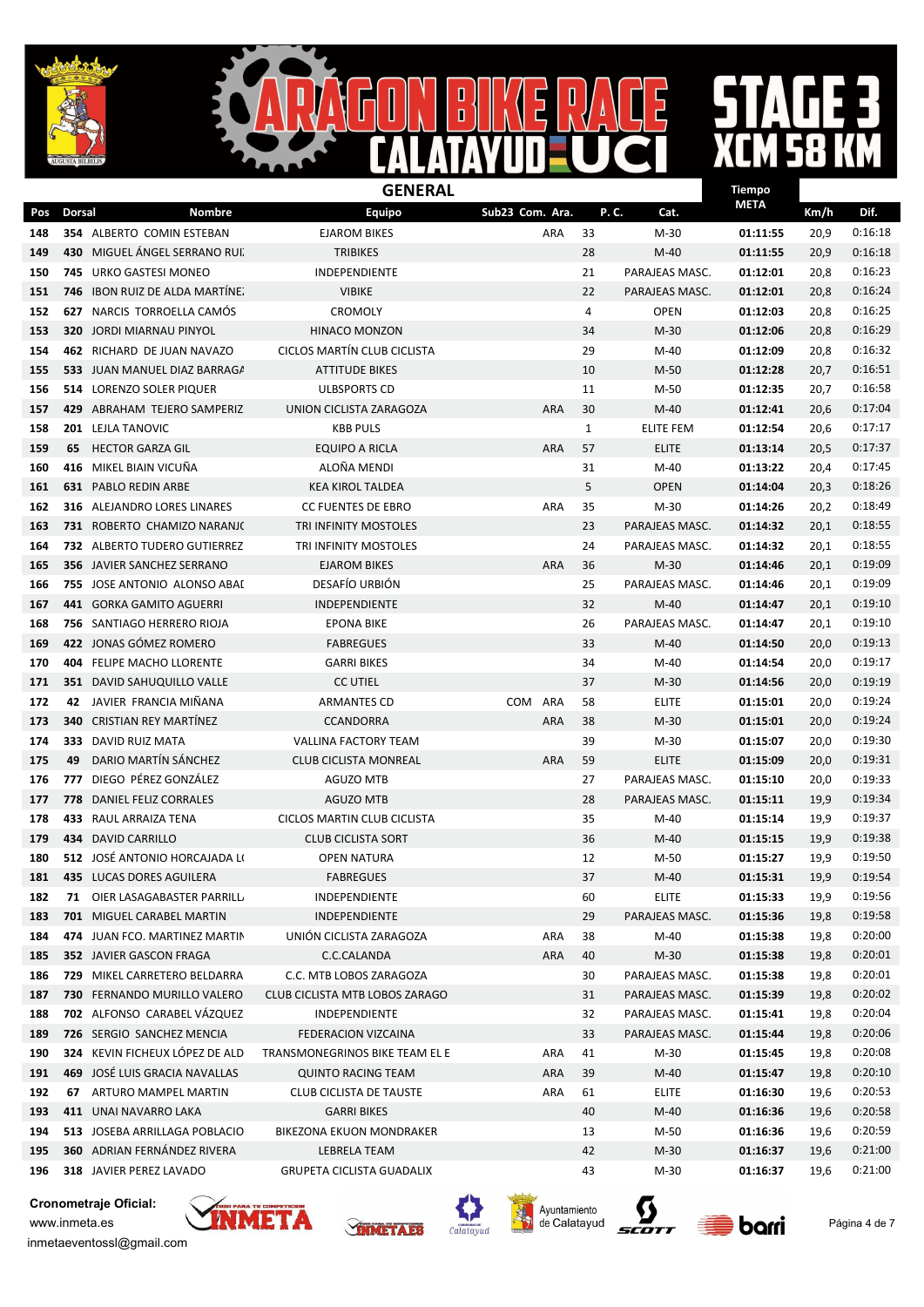



### $\mathbf{I}$

|     |               |                                  | <b>GENERAL</b>                      |                 |            |                |                 | <b>Tiempo</b> |      |         |
|-----|---------------|----------------------------------|-------------------------------------|-----------------|------------|----------------|-----------------|---------------|------|---------|
| Pos | <b>Dorsal</b> | <b>Nombre</b>                    | <b>Equipo</b>                       | Sub23 Com. Ara. |            | P.C.           | Cat.            | <b>META</b>   | Km/h | Dif.    |
| 197 |               | 459 JAVIER MAYOR PEREZ           | <b>FASTER WEAR TEAM C.D</b>         |                 |            | 41             | $M-40$          | 01:16:38      | 19,6 | 0:21:01 |
| 198 |               | 420 ALVARO BERNAL                | <b>INDEPENDIENTE</b>                |                 |            | 42             | $M-40$          | 01:16:40      | 19,6 | 0:21:03 |
| 199 |               | 473 SERGIO TORRECILLA GONZÁLE    | CHAMPAN O CUNETA TEAM               |                 |            | 43             | $M-40$          | 01:16:43      | 19,6 | 0:21:06 |
| 200 | 734           | VÍCTOR LÁZARO CEBRIÁN            | C.C. SANTA EULALIA                  |                 |            | 34             | PARAJEAS MASC.  | 01:16:44      | 19,5 | 0:21:07 |
| 201 | 733           | RICARDO CORBERÁN CORBER          | <b>BIKE SPORT CHIVA</b>             |                 |            | 35             | PARAJEAS MASC.  | 01:16:44      | 19,5 | 0:21:07 |
| 202 | 442           | LUIS BAQUER SIPIERA              | C. C. EL MOLINO DE VALDESPARTE      |                 | <b>ARA</b> | 44             | $M-40$          | 01:16:48      | 19,5 | 0:21:11 |
| 203 |               | 357 EMILIO ARIÑO GRACIA          | <b>BIKES EJAROM</b>                 |                 | ARA        | 44             | M-30            | 01:16:58      | 19,5 | 0:21:21 |
| 204 |               | 470 VALENTIN DIEZ GOMEZ          | <b>CROSSFIT TIZONA</b>              |                 |            | 45             | $M-40$          | 01:17:09      | 19,4 | 0:21:32 |
| 205 | 46            | JORGE MARSOL SANZ                | <b>CLUB CICLISTA ALHAMA</b>         | <b>COM</b>      | ARA        | 62             | <b>ELITE</b>    | 01:17:21      | 19,4 | 0:21:44 |
| 206 |               | 456 RUBÉN GONZÁLEZ MUÑOZ         | <b>BICICLISTAS&amp; DOMINGUEROS</b> |                 |            | 46             | $M-40$          | 01:17:21      | 19,4 | 0:21:44 |
| 207 |               | 525 PEDRO OLIVA PERALES          | UNIÓN CICLISTA ZARAGOZA             |                 | <b>ARA</b> | 14             | $M-50$          | 01:17:23      | 19,4 | 0:21:46 |
| 208 |               | 751 IBAN JOSE GOMEZ ARBUES       | <b>GALLOS VLC</b>                   |                 |            | 36             | PARAJEAS MASC.  | 01:17:34      | 19,3 | 0:21:57 |
| 209 |               | 358 NICOLAE HERCIU               | TEAM MES ESPORT&SYA BIKE            |                 |            | 45             | $M-30$          | 01:17:34      | 19,3 | 0:21:57 |
| 210 |               | 752 ARTURO ORTIZ RUIZ            | <b>GALLOS VLC</b>                   |                 |            | 37             | PARAJEAS MASC.  | 01:17:34      | 19,3 | 0:21:57 |
| 211 | 501           | LUIS EMBID GUTIÉRREZ             | EQUIPO A RICLA                      |                 | <b>ARA</b> | 15             | M-50            | 01:17:36      | 19,3 | 0:21:59 |
| 212 | 48            | DAVID ALONSO ABAD                | <b>DURUELO BIKE</b>                 | <b>S23</b>      |            | 63             | <b>ELITE</b>    | 01:18:22      | 19,1 | 0:22:44 |
| 213 | 74            | <b>VICTOR AMOR DURAN</b>         | <b>FLYZ BIKES STORE</b>             |                 |            | 64             | <b>ELITE</b>    | 01:18:22      | 19,1 | 0:22:45 |
| 214 | 79            | ALBERTO SIMÓN BOSQUE             | ZUFARIENSE, C.C                     |                 | <b>ARA</b> | 65             | <b>ELITE</b>    | 01:18:23      | 19,1 | 0:22:46 |
| 215 |               | 331 ALEXIS FERNANDEZ VALLE       | INDEPENDIENTE                       |                 | <b>ARA</b> | 46             | $M-30$          | 01:18:29      | 19,1 | 0:22:52 |
| 216 |               | <b>302 EDER ALVAREZ MARTINEZ</b> | <b>GARRI BIKES</b>                  |                 |            | 47             | $M-30$          | 01:18:29      | 19,1 | 0:22:52 |
| 217 |               | 721 AITOR ARCOITZA ARRANZ        | <b>CLUB CICLISTA LANGREO</b>        |                 |            | 38             | PARAJEAS MASC.  | 01:18:31      | 19,1 | 0:22:54 |
| 218 | 722           | DAVID AMADOR LOPEZ MENE          | <b>CLUB CICLISTA LANGREO</b>        |                 |            | 39             | PARAJEAS MASC.  | 01:18:31      | 19,1 | 0:22:54 |
| 219 | 59            | <b>KEVIN LACOSTA GIL</b>         | ALEN BIKES                          |                 | ARA        | 66             | <b>ELITE</b>    | 01:18:32      | 19,1 | 0:22:55 |
| 220 | 78            | VÍCTOR GONZÁLEZ GENDE            | MONTENEME CALVO MARATHON TEAM       |                 |            | 67             | <b>ELITE</b>    | 01:18:32      | 19,1 | 0:22:55 |
| 221 | 446           | LUIS REY                         | OREKA                               |                 |            | 47             | M-40            | 01:18:32      | 19,1 | 0:22:55 |
| 222 | 445           | <b>QUIM HERNANDEZ</b>            | CLUB CICLISTA MONZON                |                 |            | 48             | $M-40$          | 01:18:34      | 19,1 | 0:22:57 |
| 223 |               | 415 TOMÁS GÓMEZ FERNÁNDEZ        | <b>FLYZ BIKES STORE</b>             |                 |            | 49             | M-40            | 01:18:35      | 19,1 | 0:22:58 |
| 224 |               | 336 SERGIO BLANCO GALBARRA       | CICLOS MARTÍN CLUB CICLISTA         |                 |            | 48             | $M-30$          | 01:18:36      | 19,1 | 0:22:58 |
| 225 |               | <b>605 SIMON LOUIGHLIN</b>       | INDEPENDIENTE                       |                 |            | 6              | <b>OPEN</b>     | 01:18:38      | 19,1 | 0:23:01 |
| 226 | 80            | JAVIER MINGUEZ CESTERO           | <b>VULCO CYCLON AUTOGOYA</b>        |                 | <b>ARA</b> | 68             | <b>ELITE</b>    | 01:18:42      | 19,1 | 0:23:05 |
| 227 |               | 202 EVA ELBAILE PERIZ            | <b>VULCO CYCLON AUTOGOYA</b>        |                 | <b>ARA</b> | $\overline{2}$ | ELITE FEM       | 01:18:43      | 19,1 | 0:23:06 |
| 228 |               | <b>326 HECTOR SOROLLA SERES</b>  | C.C.FRAGA                           |                 | <b>ARA</b> | 49             | $M-30$          | 01:19:01      | 19,0 | 0:23:24 |
| 229 |               | 518 MIGUEL ANGEL CHICO DEL RÍO   | <b>MAS BICI</b>                     |                 |            | 16             | $M-50$          | 01:19:03      | 19,0 | 0:23:26 |
| 230 |               | 468 JOSÉ RAMÓN MARTINEZ ROT      | <b>QUINTO RACING TEAM</b>           |                 | ARA        | 50             | $M-40$          | 01:19:06      | 19,0 | 0:23:29 |
| 231 |               | 725 JOSEBA BARRIO GARRIDO        | FEDERACION VIZCAINA                 |                 |            | 40             | PARAJEAS MASC.  | 01:19:07      | 19,0 | 0:23:30 |
| 232 |               | 715 DANIEL BARCELÓ FRANCÉS       | CLUB CICLISTA CAMP DE MIRRA         |                 |            | 41             | PARAJEAS MASC.  | 01:19:11      | 18,9 | 0:23:34 |
| 233 |               | 716 OSCAR PINA TÁRREGA           | CLUB CICLISTA CAMP DE MIRRA         |                 |            | 42             | PARAJEAS MASC.  | 01:19:11      | 18,9 | 0:23:34 |
| 234 |               | 808 ESTER RUIZ ALDANA            | <b>INDEPENDIENTE</b>                |                 |            | $\mathbf{1}$   | PARAJEAS MIXTAS | 01:19:13      | 18,9 | 0:23:35 |
| 235 |               | 807 DANIEL LECIÑENA MATA         | INDEPENDIENTE                       |                 |            | $\overline{2}$ | PARAJEAS MIXTAS | 01:19:13      | 18,9 | 0:23:36 |
| 236 |               | <b>614 ELOY SANCHO GRANADOS</b>  | INDEPENDIENTE                       |                 |            | 7              | OPEN            | 01:19:17      | 18,9 | 0:23:39 |
| 237 |               | 205 HELENA ISANTA PARADIS        | <b>MESBIKE &amp;FES-TUGA</b>        |                 |            | 3              | ELITE FEM       | 01:19:19      | 18,9 | 0:23:42 |
| 238 |               | 719 ROBERT ALUJAS ROVIRA         | INDEPENDIENTE                       |                 |            | 43             | PARAJEAS MASC.  | 01:19:27      | 18,9 | 0:23:50 |
| 239 |               | 720 SERGI GONZALEZ VENTURA       | MEGABICI                            |                 |            | 44             | PARAJEAS MASC.  | 01:19:28      | 18,9 | 0:23:50 |
| 240 |               | 753 JAVIER RUIZ MORA             | <b>CC PONTE OTRA</b>                |                 |            | 45             | PARAJEAS MASC.  | 01:19:53      | 18,8 | 0:24:15 |
| 241 |               | 754 EDUARDO GÓMEZ TORRE          | CC LOS ALCÁZARES                    |                 |            | 46             | PARAJEAS MASC.  | 01:19:53      | 18,8 | 0:24:16 |
| 242 |               | 603 ÓSCAR BARTOLOMÉ LAFUENT      | T3 TEAM                             |                 |            | 8              | <b>OPEN</b>     | 01:19:54      | 18,8 | 0:24:17 |
| 243 |               | 471 HÉCTOR LOMERO CONTINENT      | <b>QUINTO RACING TEAM</b>           |                 | ARA        | 51             | M-40            | 01:19:56      | 18,8 | 0:24:19 |
| 244 |               | 458 DAVID SALVADOR HENNEGUE      | <b>BIKESPORT CHIVA</b>              |                 |            | 52             | M-40            | 01:20:20      | 18,7 | 0:24:43 |
| 245 |               | 737 OIHAN CUESTA ZUBILLAGA       | INDEPENDIENTE                       |                 |            | 47             | PARAJEAS MASC.  | 01:20:24      | 18,7 | 0:24:47 |









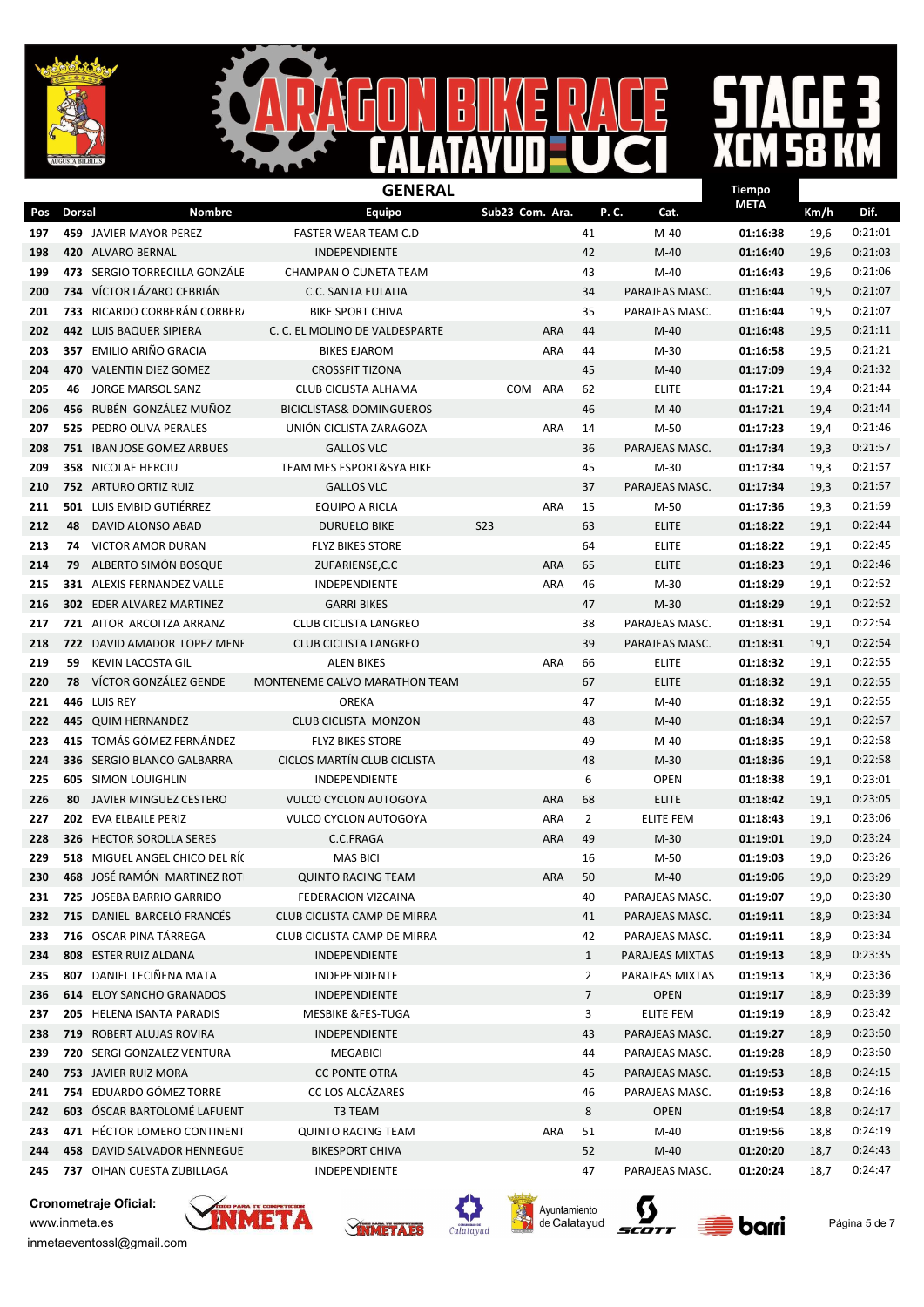



## $\mathbf{R}$

|     |               | <b>GENERAL</b>                      |                              |                 |            |      |                  | <b>Tiempo</b> |      |         |  |
|-----|---------------|-------------------------------------|------------------------------|-----------------|------------|------|------------------|---------------|------|---------|--|
| Pos | <b>Dorsal</b> | Nombre                              | <b>Equipo</b>                | Sub23 Com. Ara. |            | P.C. | Cat.             | <b>META</b>   | Km/h | Dif.    |  |
| 246 |               | 738 ENDIKA JAUREGUI GONZALEZ        | INDEPENDIENTE                |                 |            | 48   | PARAJEAS MASC.   | 01:20:26      | 18,6 | 0:24:49 |  |
| 247 | 204           | ANA MARIA IVANOV                    | <b>VULCO CYCLON AUTOGOYA</b> |                 | <b>ARA</b> | 4    | ELITE FEM        | 01:20:27      | 18,6 | 0:24:50 |  |
| 248 |               | 310 JORGE BENITO PERIZ              | <b>CLUB CICLISTA OSCENSE</b> |                 | ARA        | 50   | $M-30$           | 01:20:28      | 18,6 | 0:24:51 |  |
| 249 | 348           | JOSÉ MANUEL GONZÁLEZ CAS            | KAMIKAZES GANG               |                 |            | 51   | M-30             | 01:20:30      | 18,6 | 0:24:53 |  |
| 250 | 454           | <b>IGNACIO JUEZ GARCIA</b>          | <b>INDEPENDIENTE</b>         |                 |            | 53   | M-40             | 01:20:35      | 18,6 | 0:24:58 |  |
| 251 |               | 522 FRANCIS ARRIBAS LARA            | <b>BMX SCHOOL</b>            |                 | <b>ARA</b> | 17   | $M-50$           | 01:20:35      | 18,6 | 0:24:58 |  |
| 252 |               | 712 JAVIER MILÁN GÓMEZ              | <b>INDEPENDIENTE</b>         |                 |            | 49   | PARAJEAS MASC.   | 01:20:35      | 18,6 | 0:24:58 |  |
| 253 |               | 711 JUAN ANTONIO MARTÍN ILLAN       | <b>INDEPENDIENTE</b>         |                 |            | 50   | PARAJEAS MASC.   | 01:20:35      | 18,6 | 0:24:58 |  |
| 254 |               | 488 JAVIER CAPILLA SANCHEZ          |                              |                 |            | 54   | M-40             | 01:20:37      | 18,6 | 0:25:00 |  |
| 255 |               | 629 HECTOR LAVIÑA LAFUENTE          | MRT CYCLING CLUB MALGRAT     |                 |            | 9    | <b>OPEN</b>      | 01:20:39      | 18,6 | 0:25:02 |  |
| 256 |               | 515 JAVIER GORMAZ GARCÍA            | <b>ARMANTES CD</b>           | COM             | ARA        | 18   | M-50             | 01:20:40      | 18,6 | 0:25:03 |  |
| 257 |               | 477 SAMUEL SÁNCHEZ MARTINEZ         | <b>INDEPENDIENTE</b>         |                 |            | 55   | $M-40$           | 01:20:45      | 18,6 | 0:25:08 |  |
| 258 | 476           | <b>CRISTOBAL BOSCH SALORD</b>       | INDEPENDIENTE                |                 |            | 56   | $M-40$           | 01:20:45      | 18,6 | 0:25:08 |  |
| 259 |               | <b>802 MARTA BALLUS</b>             | <b>EDIBIKES</b>              |                 |            | 3    | PARAJEAS MIXTAS  | 01:20:48      | 18,6 | 0:25:10 |  |
| 260 |               | 801 ALBERT TURNE MAS                | <b>ACA</b>                   |                 |            | 4    | PARAJEAS MIXTAS  | 01:20:48      | 18,6 | 0:25:11 |  |
| 261 |               | 472 JESÚS DEL RÍO SANZ              | <b>C.C. UNIVERSOBIKE</b>     |                 | <b>ARA</b> | 57   | $M-40$           | 01:21:16      | 18,5 | 0:25:39 |  |
| 262 |               | 461 JOSÉ MANUEL AZCON TOMÁS         | EJULVE CC                    |                 | ARA        | 58   | M-40             | 01:21:19      | 18,4 | 0:25:42 |  |
| 263 |               | <b>506 RICARDO IGLESIAS CARTON</b>  | <b>INDEPENDIENTE</b>         |                 |            | 19   | $M-50$           | 01:21:19      | 18,4 | 0:25:42 |  |
| 264 |               | <b>749 JAVIER MARTINEZ GAMBOA</b>   | INDEPENDIENTE                |                 |            | 51   | PARAJEAS MASC.   | 01:21:19      | 18,4 | 0:25:42 |  |
| 265 |               | 203 BÀRBARA LÓPEZ ANTÓ              | MEGABICI                     |                 |            | 5    | <b>ELITE FEM</b> | 01:21:21      | 18,4 | 0:25:43 |  |
| 266 |               | 750 JAVIER GIRALDO CANTERO          | INDEPENDIENTE                |                 |            | 52   | PARAJEAS MASC.   | 01:21:22      | 18,4 | 0:25:45 |  |
| 267 |               | 619 EDUARDO JIMENEZ SCHUHM.         | STADIUM CASABLANCA           |                 | <b>ARA</b> | 10   | <b>OPEN</b>      | 01:21:23      | 18,4 | 0:25:46 |  |
| 268 |               | 464 GUILLAUME LE PAGE               | ORBEA                        |                 | <b>ARA</b> | 59   | M-40             | 01:21:44      | 18,3 | 0:26:07 |  |
| 269 |               | 775 JAVIER SERRANO SARASA           | INDEPENDIENTE                |                 |            | 53   | PARAJEAS MASC.   | 01:21:46      | 18,3 | 0:26:09 |  |
| 270 | 776           | JUAN MANUEL PÉREZ BODOQ             | MTB CAÑIZARES                |                 |            | 54   | PARAJEAS MASC.   | 01:21:50      | 18,3 | 0:26:13 |  |
| 271 |               | <b>517 VICENTE ANGEL GOMIS MART</b> | <b>MOSKITO BIKERS</b>        |                 |            | 20   | $M-50$           | 01:22:06      | 18,3 | 0:26:29 |  |
| 272 |               | <b>621 JERSON URTEAGA FRUTOS</b>    | PRO EVASION BIKE             |                 |            | 11   | <b>OPEN</b>      | 01:22:11      | 18,3 | 0:26:34 |  |
| 273 |               | 532 JUAN ANTONIO LOPEZ MALLE        | U.E.C. TORTOSA               |                 |            | 21   | $M-50$           | 01:22:26      | 18,2 | 0:26:49 |  |
| 274 |               | 707 JONATHAN GONZÁLEZ GARCI/        | <b>MAKINAS &amp; RILAOS</b>  |                 |            | 55   | PARAJEAS MASC.   | 01:22:49      | 18,1 | 0:27:12 |  |
| 275 | 708           | <b>MANUEL FUENTES</b>               | <b>MAKINAS &amp; RILAOS</b>  |                 |            | 56   | PARAJEAS MASC.   | 01:22:52      | 18,1 | 0:27:15 |  |
| 276 |               | 337 FRAN RODRÍGUEZ PÉREZ            | INDEPENDIENTE                |                 |            | 52   | $M-30$           | 01:22:58      | 18,1 | 0:27:21 |  |
| 277 |               | 314 ALFONSO BORONAT PÉRIZ           | <b>GUARA</b>                 |                 | <b>ARA</b> | 53   | $M-30$           | 01:23:01      | 18,1 | 0:27:24 |  |
| 278 |               | 626 JORGE MESA CAPAPE               | <b>CCP ANDORRA</b>           |                 | <b>ARA</b> | 12   | <b>OPEN</b>      | 01:23:04      | 18,1 | 0:27:27 |  |
| 279 |               | <b>609</b> DAVID GÓMEZ RUIZ         | <b>INDEPENDIENTE</b>         |                 |            | 13   | <b>OPEN</b>      | 01:23:22      | 18,0 | 0:27:45 |  |
| 280 |               | 57 JAVIER SOPENA GRACIA             | CLUB CICLISTA SARIÑENA       |                 | ARA        | 69   | <b>ELITE</b>     | 01:25:14      | 17,6 | 0:29:37 |  |
| 281 |               | 727 JOSÉ LUIS BENÍTEZ ZARAGOZÁ      | INDEPENDIENTE                |                 |            | 57   | PARAJEAS MASC.   | 01:25:33      | 17,5 | 0:29:56 |  |
| 282 |               | 728 RAUL CHILET GIMENO              | <b>CLUB BTT ALBAL</b>        |                 |            | 58   | PARAJEAS MASC.   | 01:25:33      | 17,5 | 0:29:56 |  |
| 283 |               | 428 JOSE MANUEL CALVO LAUSIN        | <b>EQUIPO A RICLA</b>        |                 | ARA        | 60   | $M-40$           | 01:26:28      | 17,3 | 0:30:51 |  |
| 284 |               | 630 MARC QUESADA VILAMASAN/         | MRT CYCLING CLUB MALGRAT     |                 |            | 14   | OPEN             | 01:26:28      | 17,3 | 0:30:51 |  |
| 285 |               | 321 ROBERTO PAMPLONA LAFAJA         | <b>EJAROM BIKES</b>          |                 | ARA        | 54   | M-30             | 01:26:29      | 17,3 | 0:30:52 |  |
| 286 |               | 616 PAU VICENTE BALTASAR            | INDEPENDIENTE                |                 |            | 15   | OPEN             | 01:26:32      | 17,3 | 0:30:55 |  |
| 287 |               | 338 JAIME GASCA LAYNA               | CLUB CICLISTA ALHAMA         | <b>COM</b>      | ARA        | 55   | M-30             | 01:26:32      | 17,3 | 0:30:55 |  |
| 288 |               | <b>606</b> MARCOS OLIVES SANTAÑES   | INDEPENDIENTE                |                 |            | 16   | <b>OPEN</b>      | 01:26:41      | 17,3 | 0:31:04 |  |
| 289 |               | 414 MARCO ANTONIO MENCHACA          | BICICLETAS A RUEDA           |                 |            | 61   | M-40             | 01:26:44      | 17,3 | 0:31:07 |  |
| 290 |               | 403 PEDRO MANUEL TORRRES ALV        | MIRABIKE CLUB DEPORTIVO      |                 |            | 62   | M-40             | 01:26:45      | 17,3 | 0:31:08 |  |
| 291 | 809           | ARTURO ORODEA RODRÍGUEZ             | CD FERNANDO BARCELO TEAM     |                 |            | 5    | PARAJEAS MIXTAS  | 01:26:46      | 17,3 | 0:31:09 |  |
| 292 |               | 810 ANA FERRER MORENO               | CD FERNANDO BARCELO TEAM     |                 |            | 6    | PARAJEAS MIXTAS  | 01:26:46      | 17,3 | 0:31:09 |  |
| 293 |               | 478 SEBASTIAN PONS FEDELICH         | INDEPENDIENTE                |                 |            | 63   | $M-40$           | 01:26:53      | 17,3 | 0:31:16 |  |
| 294 |               | 457 FÉLIX AYUSO BELLOSTAS           | BTT LA LÍNEA                 |                 |            | 64   | M-40             | 01:26:54      | 17,3 | 0:31:17 |  |